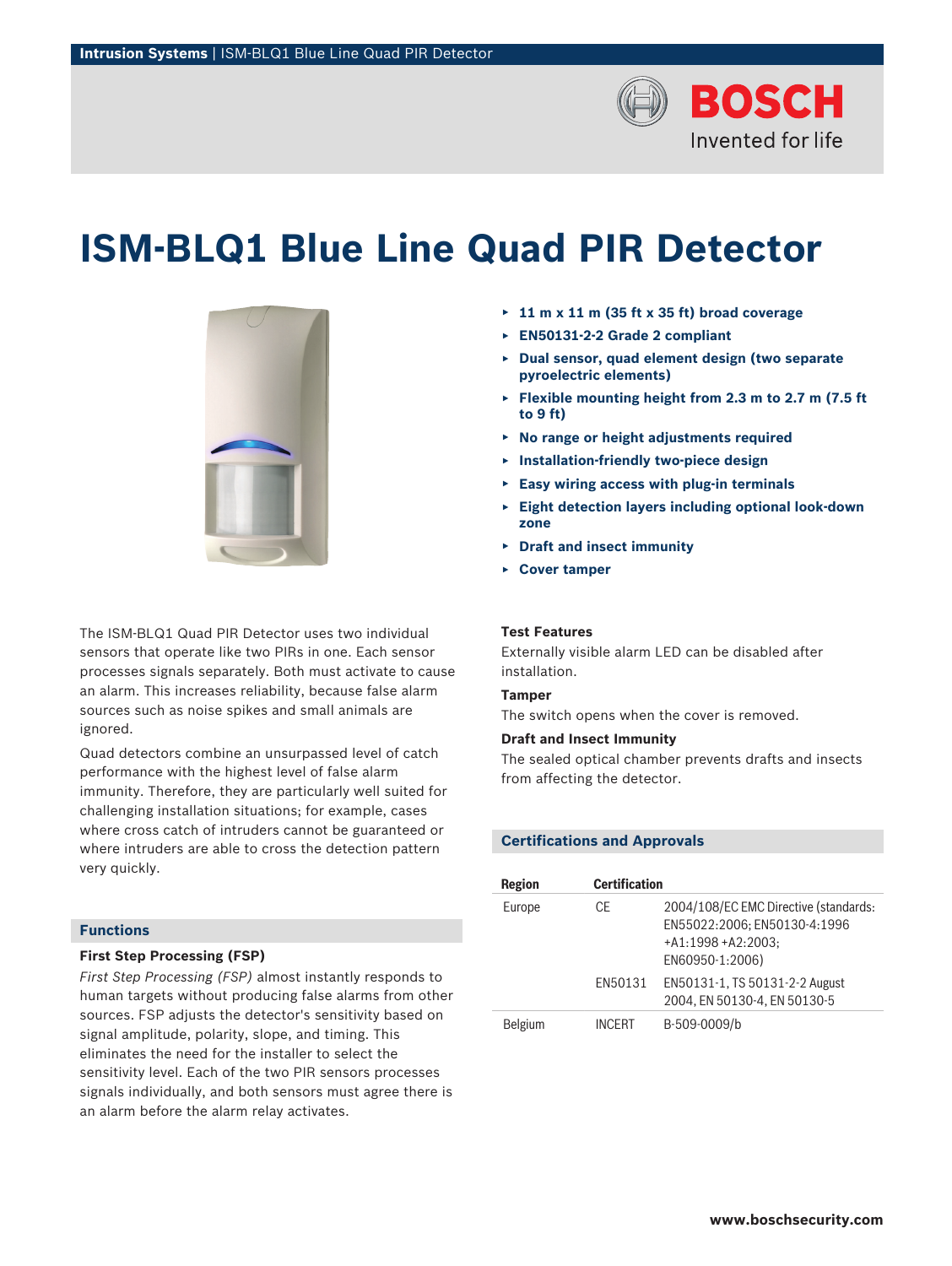## **2** | ISM‑BLQ1 Blue Line Quad PIR Detector

| <b>Region</b> | <b>Certification</b>              |                                                                                                                     |
|---------------|-----------------------------------|---------------------------------------------------------------------------------------------------------------------|
| <b>Russia</b> | GOST                              | IEC 60839-1-3-2001, IEC<br>60839-2-2-2001, IEC 60839-2-6-2001,<br>GOST 26342-84, GOST 27990-88                      |
|               |                                   | GOST 12997-84, GOST R 50009-2000,<br>GOST R 51317.3.2-99, GOST R<br>51317.3.3-99, GOST R MEK<br>60065-2002          |
| <b>USA</b>    | UL                                | ANSR: Intrusion Detection Units (UL639),<br><b>ANSR7: Intrusion Detection Units</b><br>Certified for Canada (cULus) |
| Italy         | <b>IMQ</b>                        |                                                                                                                     |
| France        | <b>AFNOR</b>                      | NF, A2P (262264-00)                                                                                                 |
| Sweden        | <b>INTYG</b>                      | Nr05-133; SBSC larmklass 3, miljöklass<br>2                                                                         |
| Australia     | C-tick                            |                                                                                                                     |
| Ukraine       |                                   | IEC 60839-1-3-2001,<br>IEC 60839-2-2-2001,<br>IEC 60839-2-6-2001, GOST 26342-84,<br>GOST 27990-88                   |
| Europe        | Complies with EN50131-2-2 Grade 2 |                                                                                                                     |

## **Installation/Configuration Notes**

#### **Coverage Patterns**



### *Top View Broad: 11 m x 11 m (35 ft x 35 ft)*

1 PIR pattern 1 2 PIR pattern 2



*Side View Broad: 11 m x 11 m (35 ft x 35 ft)*

1 PIR coverage patterns (1 and 2) 2 Two look-down zones

## **Mounting**

The recommended mounting height is 2.3 m to 2.7 m (7.5 ft to 9 ft).

The detector can be mounted:

- On a flat wall (surface, semi-flush), with the optional B335 Swivel-mount Bracket, or with the optional B328 Gimbal-mount Bracket.
- In a corner (the junction of two perpendicular walls).
- On the ceiling with the optional B338 Ceiling-mount Bracket.
- **Note** The use of optional mounting brackets can reduce the detector's range and increase the dead zone areas.

## **Power Considerations Power Limits**

Input power must be provided by an approved limited power source. All outputs must be connected to SELV (safety extra-low voltage) circuits only.

## **Standby Power**

This detector has no internal standby battery. *For UL Listed product installations, 4 hr (40 mAh) of standby power must be supplied by the control unit or by a UL Listed burglary power supply.*

| <b>Parts Included</b> |                         |  |  |
|-----------------------|-------------------------|--|--|
|                       | <b>Quant.</b> Component |  |  |
| $\mathbf{1}$          | Detector                |  |  |
|                       | Hardware pack           |  |  |

1 Literature pack

#### **Technical Specifications**

#### **Environmental Considerations**

Complies with EN50131-2-2 Environmental Class II, Security Grade 2

| Relative Humidity:       | 0 to 85%, non-condensing                                                                                                                            |
|--------------------------|-----------------------------------------------------------------------------------------------------------------------------------------------------|
| Temperature (operating): | $-29^{\circ}$ C to $+49^{\circ}$ C ( $-20^{\circ}$ F to $+120^{\circ}$ F)<br>For UL Listed product installations, 0°C to<br>+49°C (+32°F to +120°F) |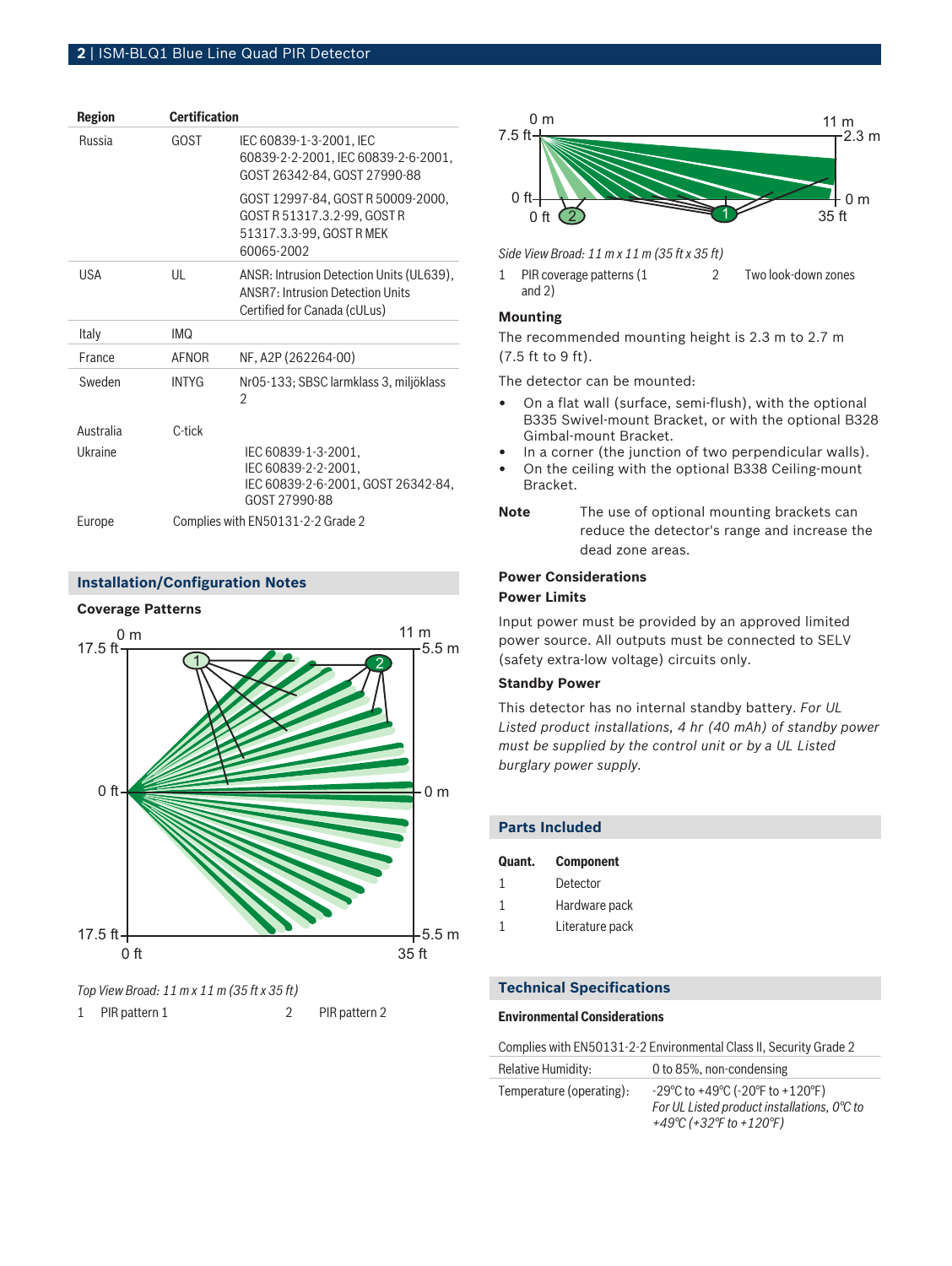#### **Mechanical Properties**

| Color:                                            |                                                                                                                                            | white                                                                                                                     |  |
|---------------------------------------------------|--------------------------------------------------------------------------------------------------------------------------------------------|---------------------------------------------------------------------------------------------------------------------------|--|
| Dimensions:                                       |                                                                                                                                            | 13.2 cm x 6.1 cm x 4.8 cm<br>(5.2 in. x 2.4 in. x 1.9 in.)                                                                |  |
| Material:                                         |                                                                                                                                            | High-impact ABS plastic                                                                                                   |  |
| Radio Frequency<br>Interference (RFI)<br>Immunity |                                                                                                                                            | No alarm or setup on critical frequencies in the<br>range from 26 MHz to 2 GHz at field strengths less<br>than $30 V/m$ . |  |
| Outputs                                           |                                                                                                                                            |                                                                                                                           |  |
| Digital Alarm:                                    |                                                                                                                                            | 5 V normally, grounded for 4 sec during alarm.                                                                            |  |
| Relay:                                            | Solid state, supervised, Form A normally-closed (NC)<br>contacts rated for 125 mA, 28 VDC, 3 W.                                            |                                                                                                                           |  |
| Tamper:                                           | Normally-closed (NC) contacts (with cover on) rated at<br>28 VDC, 125 mA maximum.<br>Connect tamper circuit to 24-hour protection circuit. |                                                                                                                           |  |
| <b>Power Requirements</b>                         |                                                                                                                                            |                                                                                                                           |  |
| Current (alarm):                                  |                                                                                                                                            | $18m$ A                                                                                                                   |  |
| Current (standby):                                |                                                                                                                                            | 10 mA maximum at 12 VDC                                                                                                   |  |

Voltage (operating): 10 VDC to 14 VDC

| <b>Ordering Information</b> |  |  |
|-----------------------------|--|--|
|                             |  |  |

| <b>ISM-BLQ1 Blue Line Quad PIR Detector</b><br>Uses two individual sensors that operate like<br>two PIRs in one                                                                                                                      | <b>ISM-BLQ1</b>      |
|--------------------------------------------------------------------------------------------------------------------------------------------------------------------------------------------------------------------------------------|----------------------|
| <b>Accessories</b>                                                                                                                                                                                                                   |                      |
| <b>ISM-BLA1-CC Blue Line Color Camera</b><br><b>Module (NTSC format)</b><br>NTSC format                                                                                                                                              | <b>ISM-BLA1-CC-N</b> |
| <b>ISM-BLA1-CC Blue Line Color Camera</b><br><b>Module (PAL format)</b><br>PAL format                                                                                                                                                | <b>ISM-BLA1-CC-P</b> |
| <b>ISM-BLA1-LM Blue Line Nightlight Module</b><br>Fits all Blue Line detectors                                                                                                                                                       | <b>ISM-BLA1-LM</b>   |
| <b>ISM-BLA1-SM Blue Line Sounder Module</b><br>Fits all Blue Line detectors                                                                                                                                                          | <b>ISM-BLA1-SM</b>   |
| <b>B328 Gimbal-mount Bracket</b><br>Mounts on a single-gang box and allows rota-<br>tion of a detector. Wires are hidden inside.                                                                                                     | <b>B328</b>          |
| <b>Swiveling B335-3 low-profile mount</b><br>Swiveling, low-profile, plastic mount for wall<br>mounting. The vertical swivel range is +10° to<br>-20°, while the horizontal swivel range is<br>$\pm$ 25°. Available in triple packs. | <b>B335-3</b>        |
| <b>B338 Universal Ceiling-mount Bracket</b><br>Swiveling plastic mount for ceiling mounting.<br>The vertical swivel range is $+7^{\circ}$ to -16°, while<br>the horizontal swivel range is $\pm 45^{\circ}$ .                        | <b>B338</b>          |



Unit 22, 670 Gympie Rd Lawnton www.technoworx.com.au Ph: 07 3881 2060